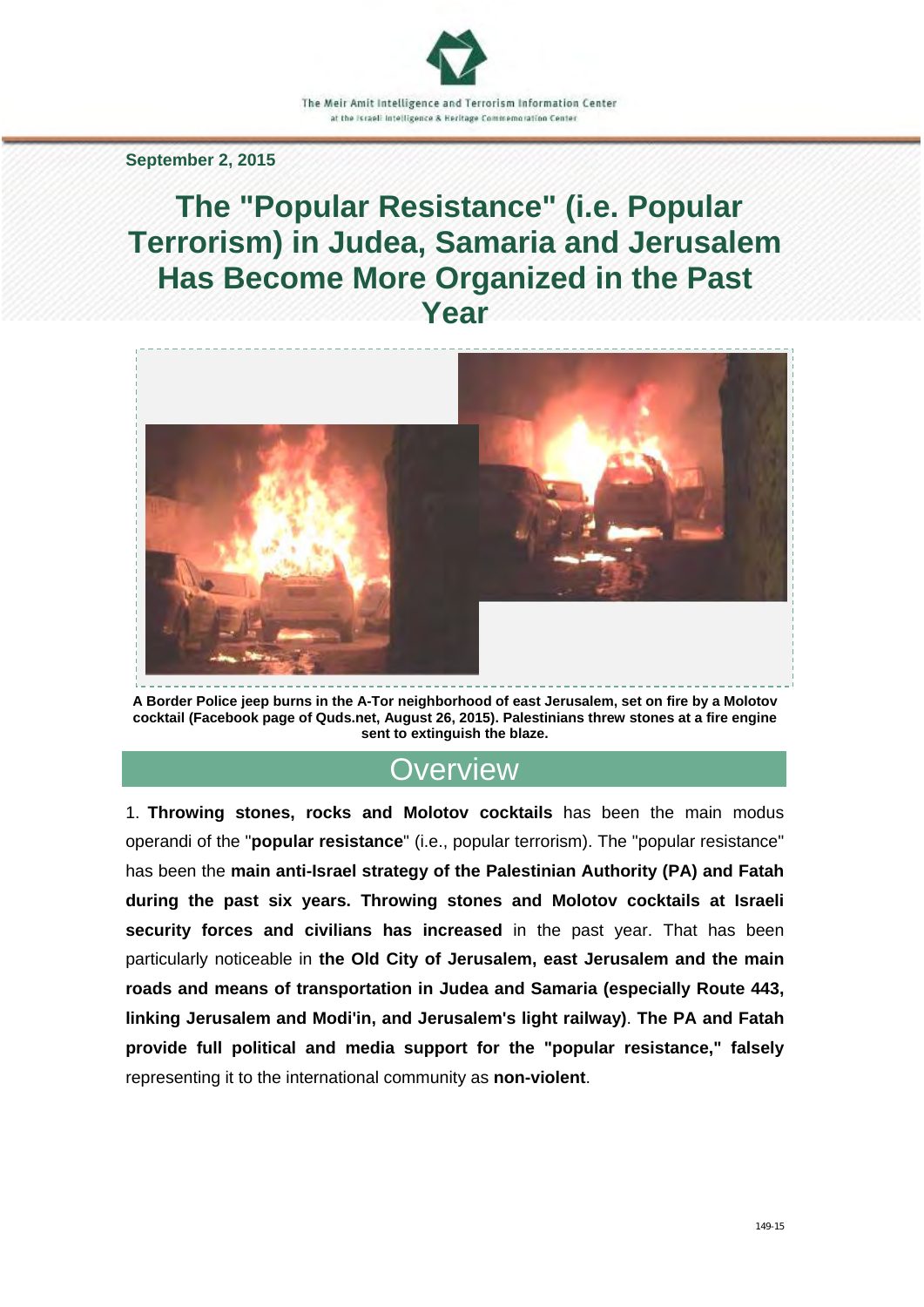2

2. The PA and Fatah customarily represent the "popular resistance" as grass-roots and spontaneous. However, during the past year it has become evident that **in several instances popular terrorist stone and Molotov cocktail attacks are becoming more organized, although most of them still are not**. That can be seen by the transition from lone-wolf attacks to local networks specializing in throwing stones and Molotov cocktails. The exposure of the networks indicated that some of them made preparations before attacks, decided on methods, choose significant targets and looked for ways to solve problems of financing and supplying weapons (Molotov cocktails and fireworks).

## **General Description of the "Popular Resistance" (i.e., Popular Terrorism)**

3. The "popular resistance" (popular terrorism) has been **the main strategy employed by the PA and Fatah for the past six years** (since it was adopted by the Sixth Fatah Conference in August 2009). The PA and Fatah use the "popular resistance" to maintain **a continuous, monitored, controlled level of tension** in their relations with Israel, **exerting violent pressure on Israel** in coordination with what the PA and Fatah perceive as their current interests. $1$ 

4. **The "popular resistance" is not the peaceful, non-violent protest the PA claims it is to the international community**. It makes **massive, systematic use of cold weapons and Molotov cocktails, and targets not only the Israeli security forces but Israeli civilians as well**. Its main modus operandi is **throwing stones, rocks and Molotov cocktails, and shooting fireworks**. **Their use has been increasing in the past year, especially in and around Jerusalem and the main roads in Judea and Samaria**. In addition, popular terrorism also **employs stabbing and vehicular attacks, whose use is also increasing**. **The PA gives the "popular resistance" political and media backing, including for attacks directed against Israeli civilians**. 2

5. The Israeli Ministry of Construction and Housing, which operates a security system in the so-called "Holy Basin" of the Old City in Jerusalem, recently issued data **exposing the scope of stone- and Molotov cocktail-throwing**. According to the statistics, in June and July 2015 there **were 580 instances of violence directed** 

-

<sup>&</sup>lt;sup>1</sup> [For further information see the May 20, 2013 study, "The Palestinian "Popular Resistance" and Its Built-](http://www.terrorism-info.org.il/en/article/20515)In Violence."

<sup>&</sup>lt;sup>2</sup> For further information see, for example, the June 4, 2015 bulletin, "How the Palestinian Authority and Fatah Respond to Vehicular Attacks."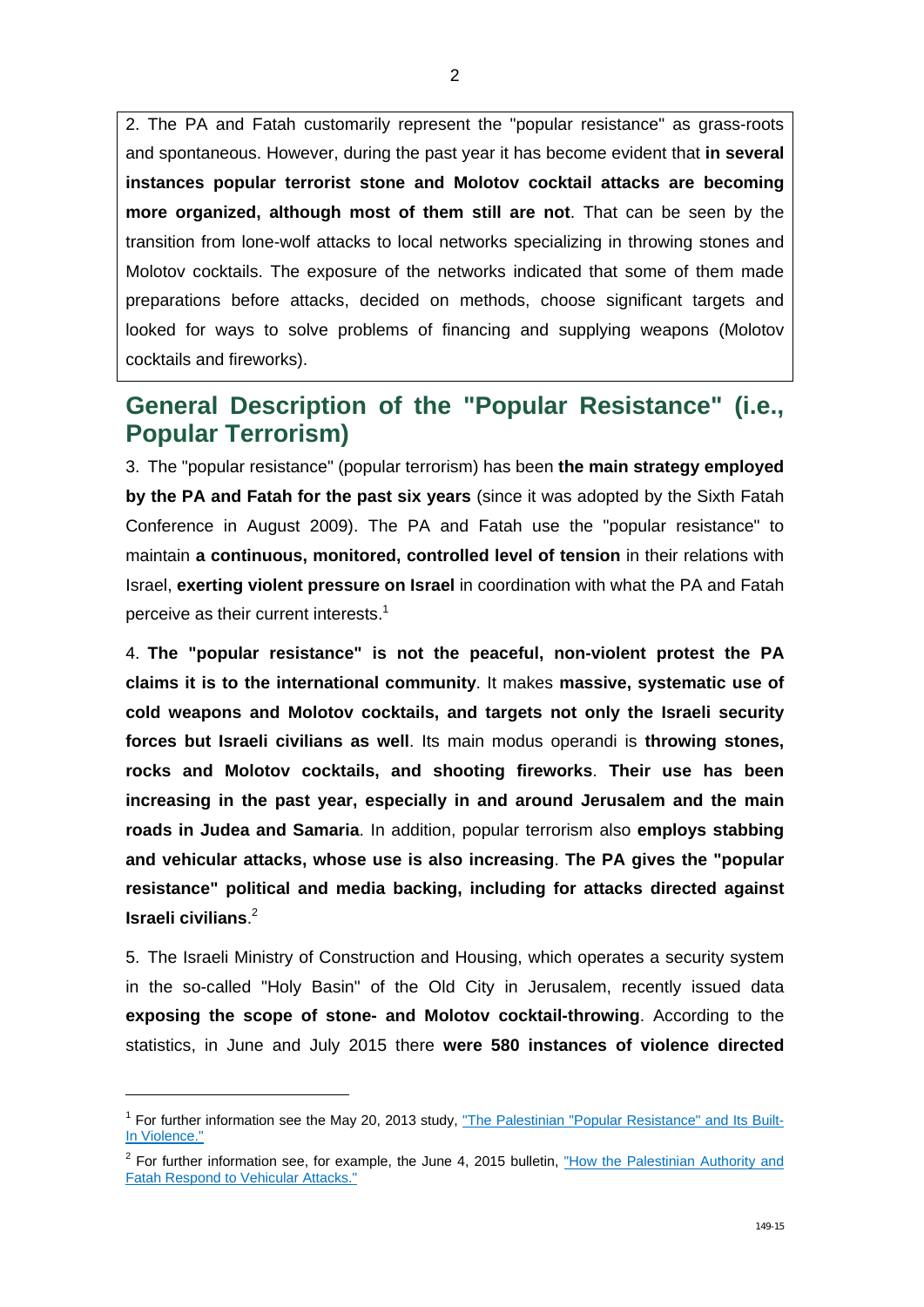**against Israeli civilians and security forces** in the Old City. **In 477 instances stones were thrown at passing cars and in 28 instances Molotov cocktails were thrown at cars and residences inhabited by Jews**. In July 2015 there were 221 attacks, a slight reduction compared with June, in which **359 attacks** were reported (Ynet, August 26, 2015). The statistics do not include stones and Molotov cocktails thrown in the Arab neighborhoods of east Jerusalem.<sup>3</sup>

6. **Most of the attacks carried out by Palestinians in Judea and Samaria during the past few years have been popular terrorism attacks**. However, they have been accompanied by a rise in shooting attacks, which have nothing to do with the "popular resistance," and can rather be characterized as **organized military-terrorist activity**. Some of the shooting attacks have **killed Israeli civilians** (the attacks at the spring near the community of Dolev and near the community of Shvut Rachel, north and northwest of Ramallah, respectively).<sup>4</sup>

### **Stone-Throwing and Molotov Cocktail Attacks Have Become More Organized**

7. Since the Palestinians adopted the strategy of popular terrorism, **generally speaking the stones and Molotov cocktails have been thrown by individuals, usually as spontaneous actions**. **They have been directed against the Israeli security forces, Israeli civilians and Israeli vehicles on the roads in Judea and Samaria and the Arab neighborhoods of Jerusalem**. In most cases the attackers were young Palestinians and sometimes high school pupils and young children. They generally attacked at the "traditional" points of friction between Palestinians and the Israeli security forces, and sometimes in various locations throughout Judea, Samaria and Jerusalem.

-

 $3$  The data refer to three of the four quarters of the Old City, the so-called "Holy Basin" between the walls, the Mount of Olives, and the City of David. They do not include the violence of June and July 2015 in the east Jerusalem neighborhoods, among them Shuafat, Beit Hanina, Issawiya, Jabel Mukaber (Ynet, August 26, 2015).

 $4$  The most recent shooting attack was carried out on August 30, 2015, a drive-by shooting near the community of Kedumim, west of Nablus. The Israeli driver was wounded.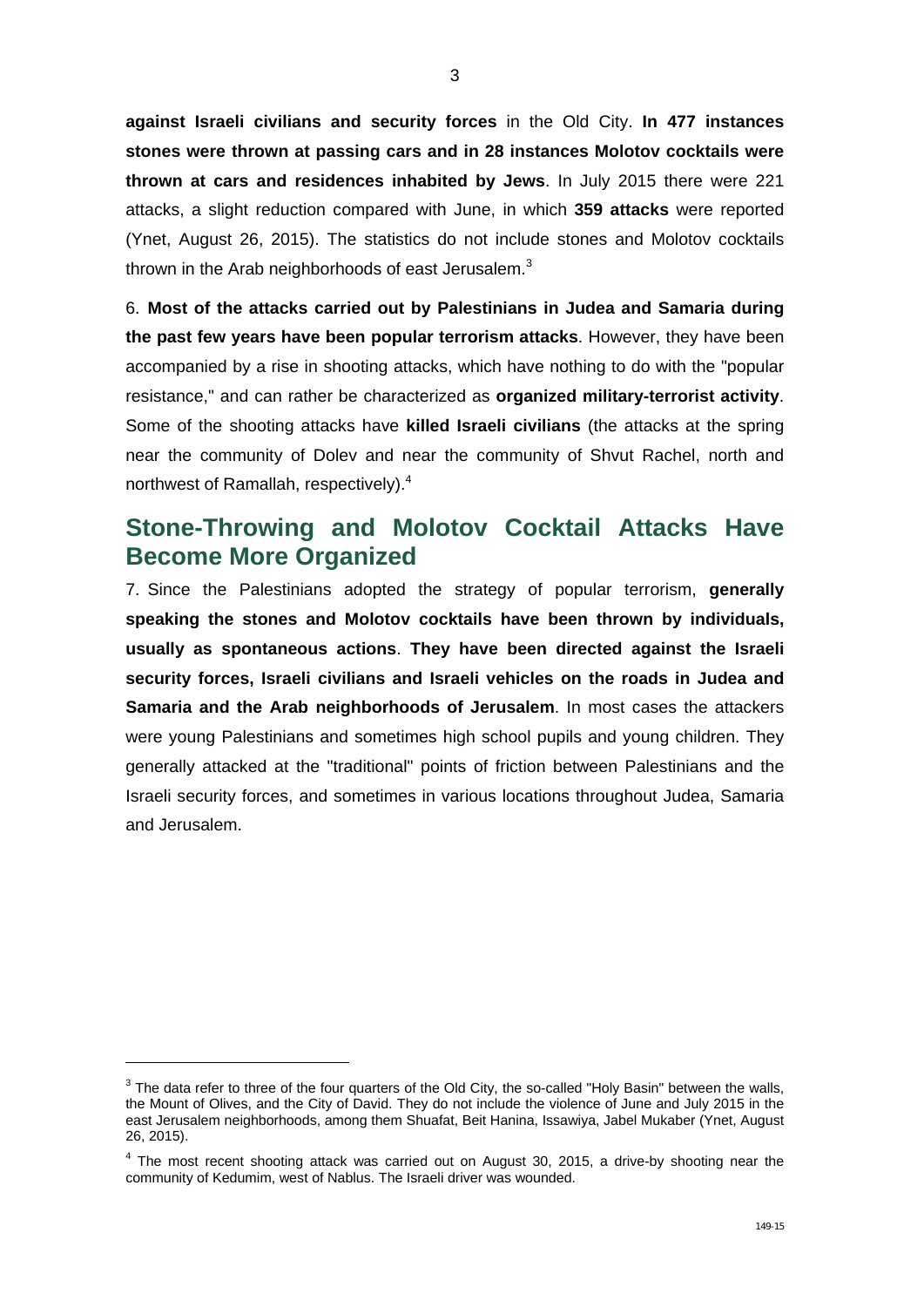8. As opposed to the original spontaneous, grass-roots nature of popular terrorism **during the past year throwing stones and Molotov cocktails has become more organized, even if only in a minority of the cases**. An analysis of the attacks and the interrogation of operatives in networks that were exposed indicate that in **several instances the attacks were carried out by local networks** that had made preparations before the attacks. They also devoted thought to the modus operandi, for example, throwing Molotov cocktails, which would lead to the arrival of fire engines, which could also be attacked.<sup>5</sup>

9. It is also apparent that the stone-throwing and Molotov cocktail terrorists **chose significant rather than random civilian targets**, for example, Israeli vehicles on roads in Judea and Samaria, including emergency vehicles, especially on **Route 443, which links Modi'in and Jerusalem; the light railway in Jerusalem, which has turned into a favorite target for Palestinians throwing stones; and the residences of Jews in the Old City and in and near the Arab neighborhoods in east Jerusalem**.



**A Border Police jeep after it was hit by a Molotov cocktail in the A-Tor neighborhood of east Jerusalem (Facebook page of Quds.net, August 26, 2015). The fire engine that arrived to extinguish the blaze was stoned.** 

10. The following are examples of information gotten from the interrogation of **local Palestinian networks** in various places in Jerusalem, Judea and Samaria whose operatives threw stones and Molotov cocktails (the Israel Security Agency website):

 $\overline{a}$ 

 $<sup>5</sup>$  For example, on August 26, 2015, a Molotov cocktail was thrown at a Border Police vehicle in</sup> the A-Tor neighborhood of Jerusalem. It caught fire, and the fire engine that arrived to extinguish the blaze was stoned (Israel Channel 10, August 27, 2015). In ITIC assessment stoning the fire engine was not spontaneous and had been planned in advance.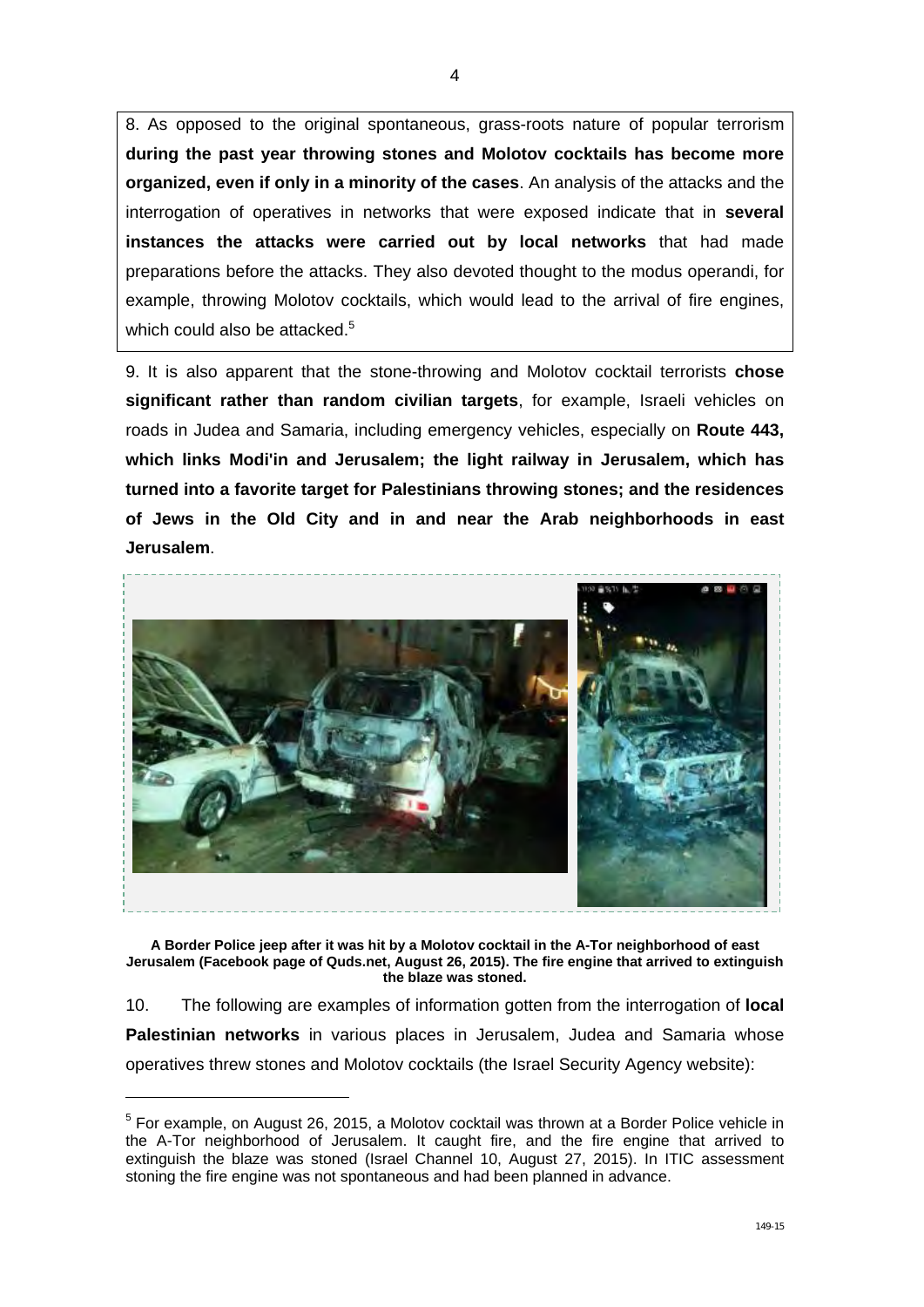1) At **the end of August 2015 a Palestinian squad from Beit Hanina was apprehended**. Its operatives threw Molotov cocktails at Israeli vehicles, wounding three Israeli civilians. **Two of the squad's operatives held Israeli ID cards**. Two of them were minors, aged 16 and 17. During interrogation they admitted they had planned the attacks as revenge for the murder of the Palestinian baby in the village of Duma (Israel Security Agency, August 23, 2015).

2) At **the end of August 2015 a Palestinian squad from the village of Beita (south of Nablus)** was apprehended. Its operatives threw Molotov cocktails from their vehicle at passing Israeli cars and **threw stones at Israeli security forces**. One of the Palestinians, 21 years old, was a Democratic Front for the Liberation of Palestine (DFLP) terrorist operative (Israel Security Agency, August 25, 2015).

3) The Israeli security forces exposed a terrorist network **responsible for a number of attacks in the region of Neve Tsuf (northwest of Ramallah)**. The network had six operatives, all from Bayt Rima (north of Ramallah). Most of their activities involved throwing pipe bombs and Molotov cocktails in January and February 2015 (Israel Security Agency, April 27, 2015).

4) **A Palestinian network of dozens of terrorists was exposed in the Abu Tor neighborhood of east Jerusalem**. Its operatives threw **Molotov cocktails, IEDs and stones, and shot firecrackers at Israeli security forces and local Jewish residences**. Their operations were organized. **Their objective was to attack Jewish Israelis and the Israeli security forces in Abu Tor and damage property**. The network was recently headed by Fatah terrorist operative **Bakr Abd al-Mughrabi**. **He was involved in funding the network, in manufacturing IEDs and supplying Molotov cocktails and fireworks to the network's operatives** (Israel Security Agency, February 2015).

#### **Supplying Popular Terrorism with Weapons**

11. On July 26, 2015, **a toy store the Samarian village of Bartaa' was discovered to be selling fireworks of the type shot at Israeli security forces during riots**. Three Palestinians were detained. They were suspected of selling **three hundred crates of fireworks subsequently used by rioters to attack the Israeli security forces in Judea, Samaria and east Jerusalem**. The explosives in the fireworks were also used to manufacture IEDs. BB guns were also found in the store. **During 2015 there has been an increase in the use of fireworks** to attack the Israeli